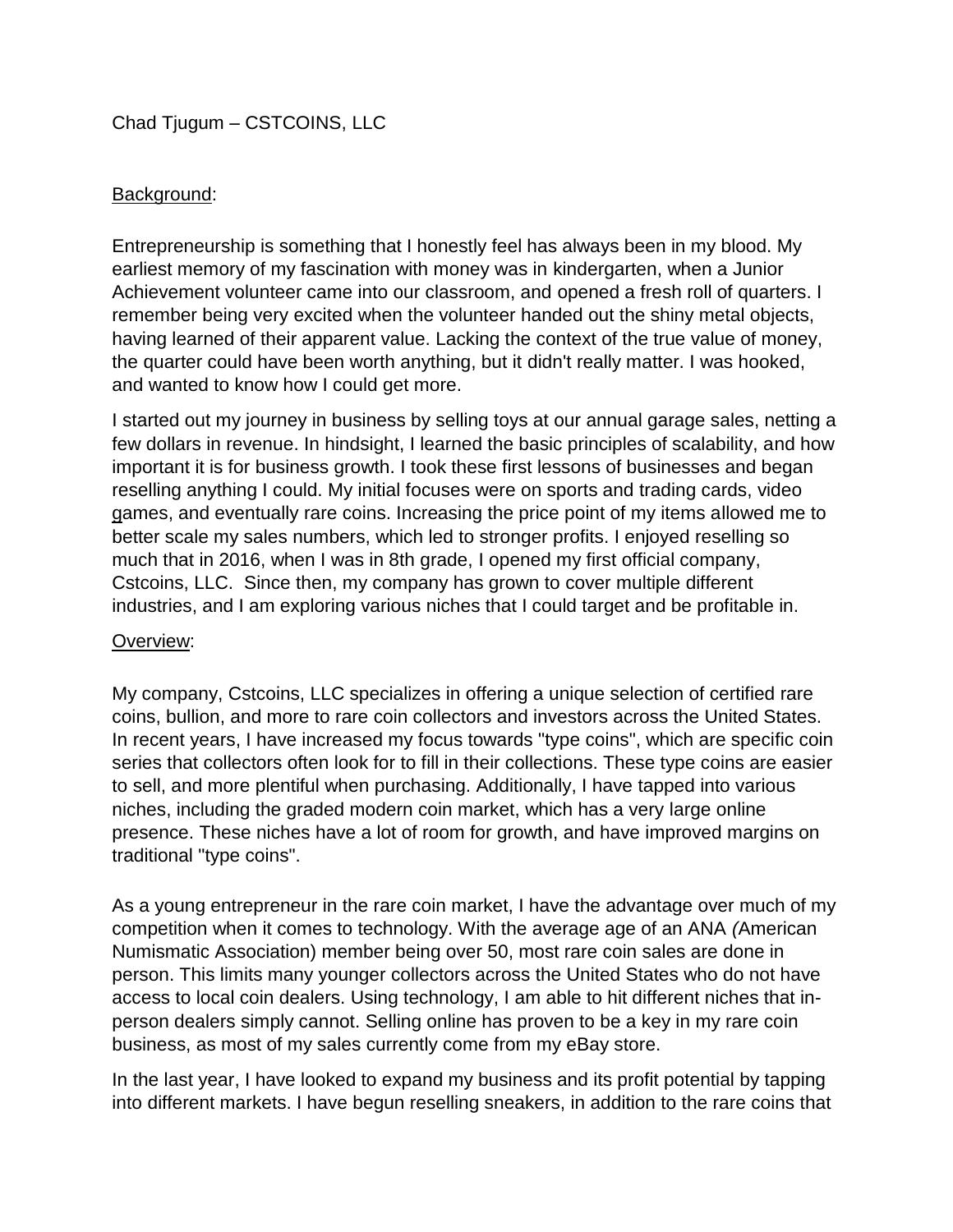I consider a staple of my business. Sneakers are another thing that I am passionate about, and are something I have found to be quite lucrative. A majority of my shoes are sourced directly from retailers during limited shoe releases, and then quickly sold online to collectors or consumers who are looking to wear the pair. This strategy has allowed me to learn and capitalize on the price fluctuations that are common of the near billion dollar secondary sneaker reselling industry.

With any of my company's niches, I strive to provide the best customer experience possible. I put effort in every step of my process, from photography to packing. I also strive to provide easy access to products, and quick shipping. With my selling process, I want my customers to have to think as little as possible from the time they finish checkout, to the time they open their package. eBay allows for this process to be automated, which helps the customer get a smooth experience. This, along with the easy promotions make eBay the perfect place to sell my merchandise, and thus eBay is where I sell to most customers. Additionally, I promote my businesses using a variety of strategies including social media marketing, direct communications with customers, repeat customer contacts, and more.

## Personal Qualities:

If I could pick any three qualities to describe myself, I would say that I am versatile, future-oriented, and ambitious. My versatility has allowed me to enter a variety of different niches, and be relatively successful in each. Being future-oriented has allowed me to widen my perspective, and has helped me to celebrate the small victories in business, knowing that they will compound in the future. Out of the three traits that I used to describe myself, I would consider my ambition to be the number one reason that I have any success with my business. Because of my ambition, I frequently set high targets, and dream big. My ability to dream big is what motivates me every day to grow my business, and seek success larger than I know possible.

While the traits above are keys to my business, they are far from the only things motivating me to continue my journey in entrepreneurship. One of the biggest things that pushes me to be an entrepreneur is my fear of regret. I want to look back on my future and know that I created something, changed someone's life, and maybe changed the world. I view my current reselling businesses as a learning lesson, as well as a way to grow capital for larger business ventures that I will inevitably pursue in the future.

## The Future:

I have big goals set for my future in entrepreneurship. First off, I am looking to continue to grow the reselling business that I have. I enjoy reselling, and feel that I am in a great position to grow revenues in the modern certified coin niche. To do this, I will have to make capital investments in high-demand inventory, which I have already been doing. This transition from type coins to modern certified coins will be a large switch for my